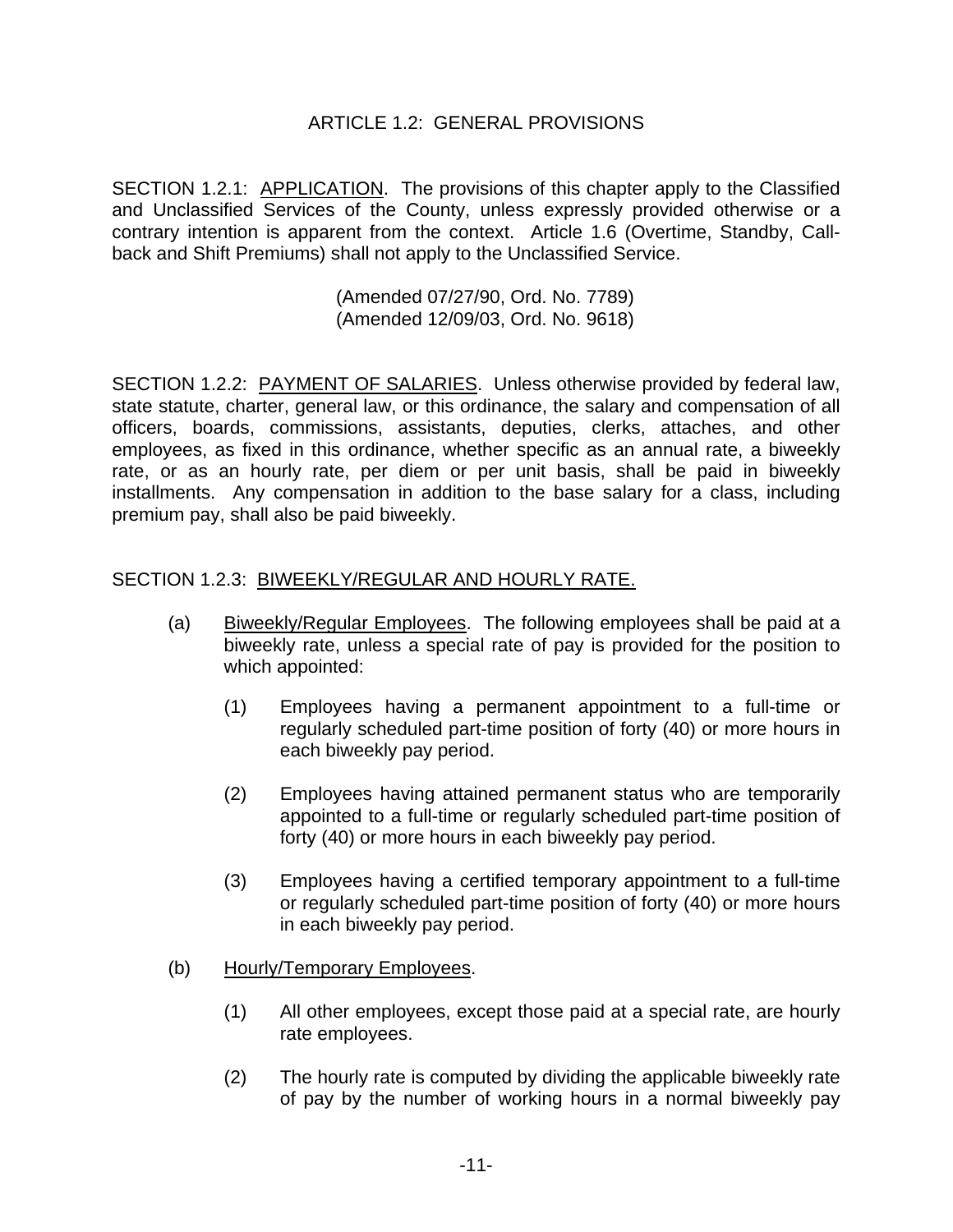period for full-time employees for such class. Any fraction of a cent in the resulting quotient shall be rounded upward to the next cent.

> (Amended 06/17/88, Ord. No. 7477) (Added 02/17/95, Ord. No. 8504) (Amended 05/08/98, Ord. No. 8906) (Amended 09/29/06, Ord. No. 9799) (Amended 01/18/08, Ord. No. 9912)

SECTION 1.2.4: FULL COMPENSATION. The compensation provided for herein shall be in full for all official services performed. Any additional amounts received by any County employee for any official service shall be paid into the County Treasury and placed to the credit of the general fund unless some other fund is especially designated by law.

(Amended 01/18/08, Ord. No. 9912)

## SECTION 1.2.5: APPOINTMENT OF DEPUTIES.

- (a) An appointing authority is entitled under the codes, the general law, or the County Charter, to appoint deputies. An employee is appointed as a deputy when he or she is appointed to a position which, according to the County's official job description is identified as a deputy, and/or will perform duties, responsibilities, and functions of a deputy, regardless of whether the position title is designated as "deputy," "clerk," or by any other title. The following actions shall constitute official record in the County that the person appointed to such position is duly authorized to serve as a deputy for his or her principal officer in the County office or department to which the person was appointed:
	- (1) When the appointing authority for the department or office, in which the employee is appointed as a deputy, takes and approves an official action to appoint the employee to a deputy position, such official action shall constitute the official record that the employee was appointed as a deputy.
	- (2) When the appointing authority for the department or office, in which the employee was appointed as a deputy, takes and approves an official action to terminate such appointment, such official action shall constitute the official record that the employee no longer serves as a deputy, and that all powers and duties associated with the performance of official functions as a deputy have been revoked.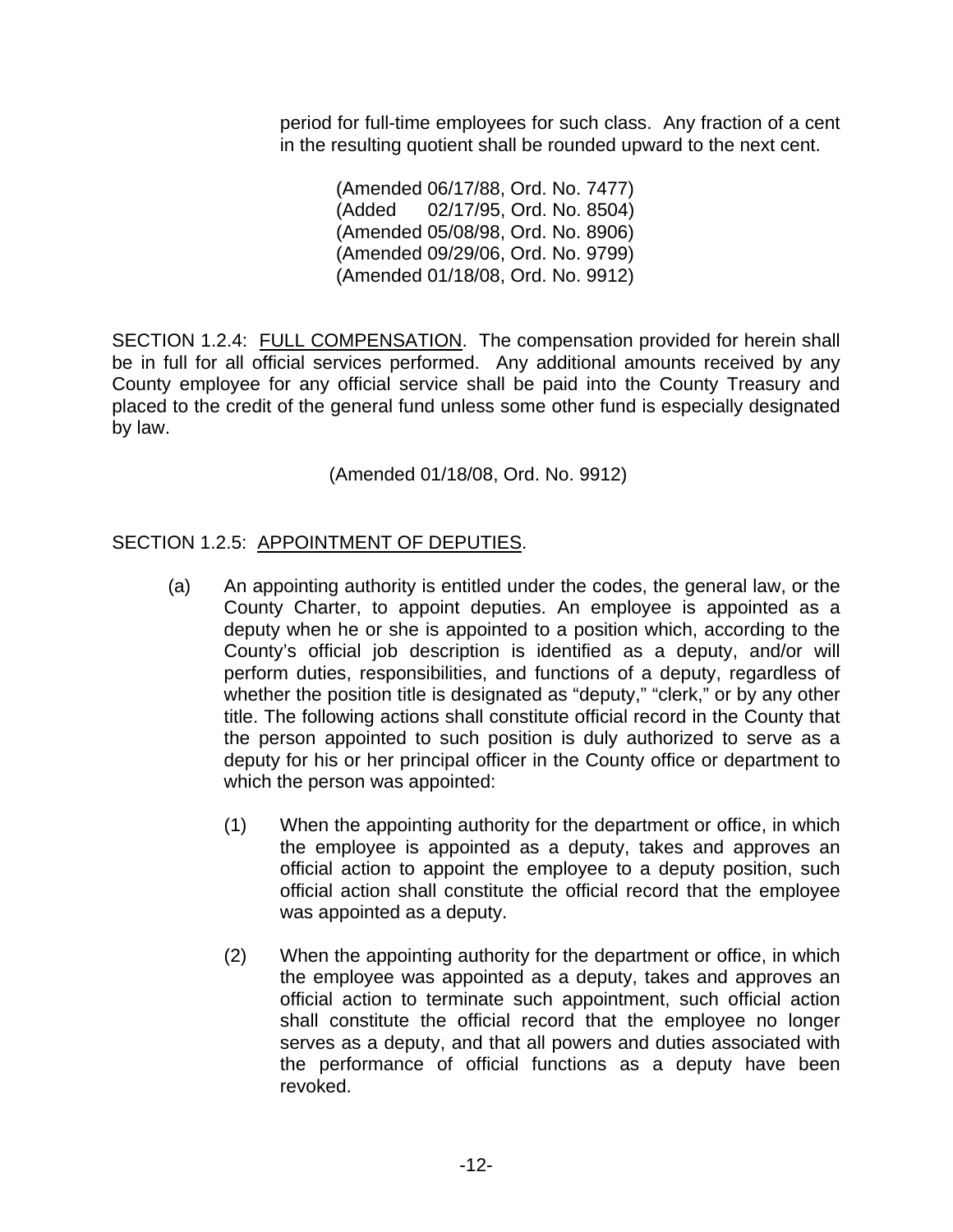- (b) Pursuant to the authority granted to charter counties by the California Constitution, and pursuant to the authority granted to the Board of Supervisors by the San Diego County Charter concerning the power to prescribe and regulate the duties, qualifications, and manner of appointment of deputies, the process established under this section shall be used to appoint and to revoke the appointment of deputies in lieu of the process established in Government Code section 24102 or any other general law of the state relating to the method of appointment of deputies.
- (c) The person appointed shall be and is hereby authorized to perform any and all acts which deputies in said departments are entitled to perform. In addition to the number of deputies herein provided, every County officer, except a supervisor or judicial officer, may appoint as many deputies to serve, without compensation, as may be necessary for the prompt and faithful discharge of official duties. Any department head may appoint employees of any other department as deputies in the department without extra compensation.
- (d) It is hereby clarified that when this Section 1.2.5 was amended pursuant to section 11 of Ordinance No. 9721 on June 24, 2005, and section 8 of Ordinance No. 9734, on September 30, 2005, [hereafter, "Ordinance sections 11 & 8"], which amended and added language to what is now included under subsections (a) and (b) above, the purpose and intent of such language was and is to retroactively apply to all appointments and terminations of appointments of deputies who were employed with the County on and before the effective dates of Ordinance sections 11 & 8. In addition, the provisions of Ordinance sections 11 & 8 prospectively apply to all appointments and terminations of appointments of deputies on and after the effective dates of Ordinance sections 11 & 8.

 (Amended 12/09/03, Ord. No. 9618) (Amended 06/24/05, Ord. No. 9721) (Amended 09/30/05, Ord. No. 9734) (Amended 12/21/07, Ord. No. 9910)

SECTION 1.2.6: COMPENSATION AUTHORIZED BY ORDINANCE. No County officer or employee shall receive any compensation or benefits other than as authorized by law, and no County officer or employee shall be compensated for services not actually performed or for hours not actually worked, except for paid leave or compensation provided for herein.

(Amended 03/01/90, Ord. No. 7719)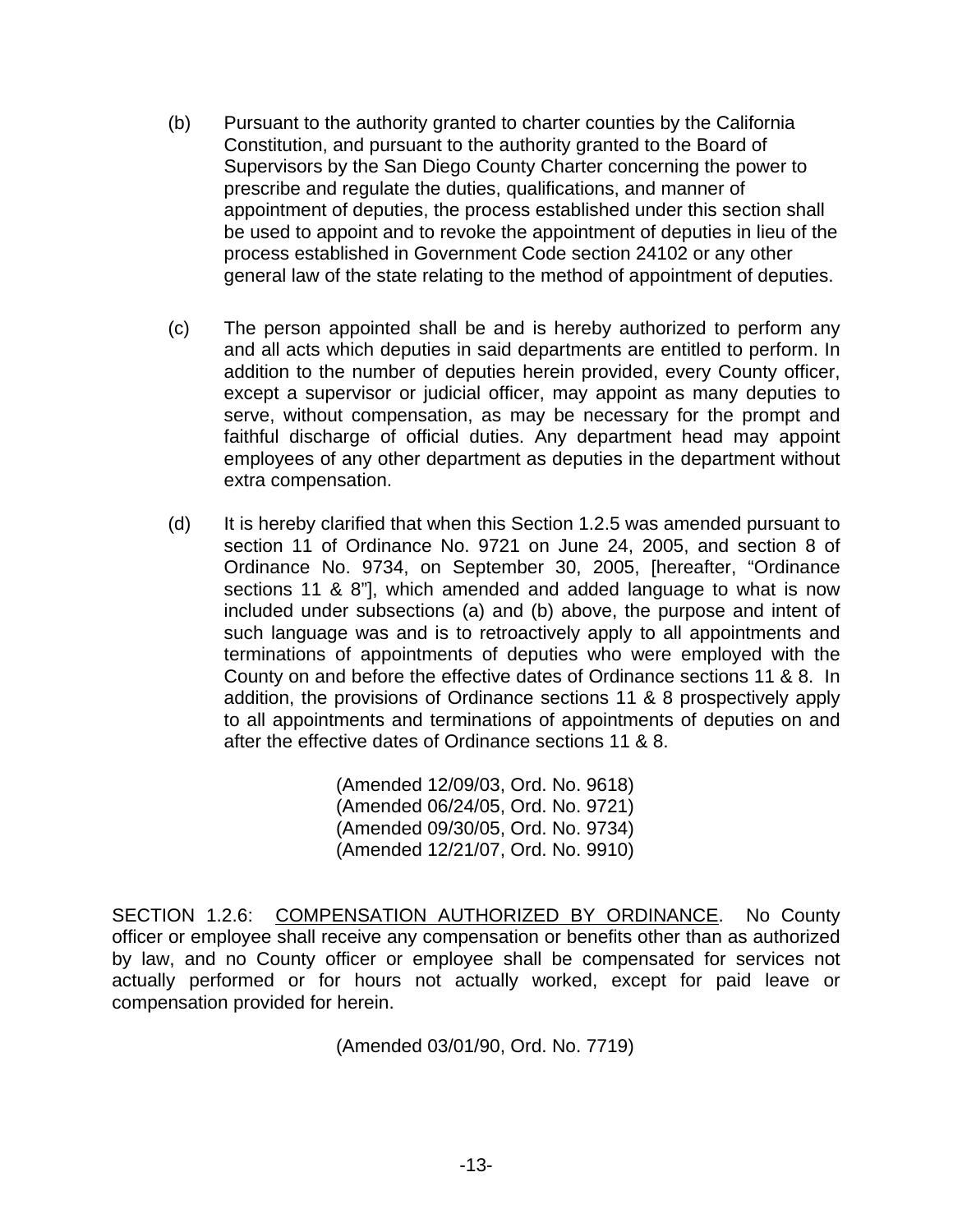SECTION 1.2.7: CLASSES EXEMPT FROM FLSA. For purposes of clarifying the meaning of Section 1.2.6 (Compensation Authorized by Ordinance) and the meaning of the provisions of this Compensation Ordinance prior to the March 1, 1990 operative date of Section 1.2.6, compensation authorized by law for employees in classes exempt from the provisions of the federal Fair Labor Standards Act (FLSA) who are subject to the salary test set forth in the FLSA regulations includes compensation for periods of absence from work of less than one full regularly scheduled work day for such employees where they have no accumulated paid leave credits applicable to such absence. These employees are salaried employees within the meaning of the FLSA and thereby are entitled to this compensation pursuant to the provisions of the FLSA and its implementing federal regulations. This section merely clarifies compensation rights of employees exempt from FLSA as such rights have existed pursuant to federal law and this Compensation Ordinance.

> (Added 04/05/91, Ord. No. 7873) (Amended 01/18/08, Ord. No. 9912)

SECTION 1.2.8 ELECTION OR APPOINTMENT TO ELECTIVE OFFICE; LEAVE BALANCES

- (a) In the event a regular County employee is elected to County Elective Office or appointed to fill a vacancy in a County Elective Office, that employee's election or appointment will not be deemed a separation from County services for purposes of this Ordinance.
- (b) County Elective Officers are not eligible to accrue or use leave credits pursuant to Chapter 4 of this ordinance, or to accrue or use compensatory time balances pursuant to Section 1.6.2 of this ordinance.
- (c) Definitions.
	- (1) For purposes of this Section, "County Elective Office" is defined to include the offices held by the elective officers identified in Section 600 of the San Diego County Charter, as well as members of the Board of Supervisors as defined in Article IV of the San Diego County Charter. This section does not apply to County employees who are appointed to County Elective Office while on unpaid leave pursuant to Section 4.3.7. Employees on leave pursuant to Section 4.3.7 who have been appointed to elective office will have their leave balances maintained until their appointment expires and they return to full duty in their previous classification.
	- (2) For purposes of this Section, "Appointment to a County Elective Office" means appointment to that office pursuant to San Diego County Charter Sections 500.2, 500.3 or 401.4.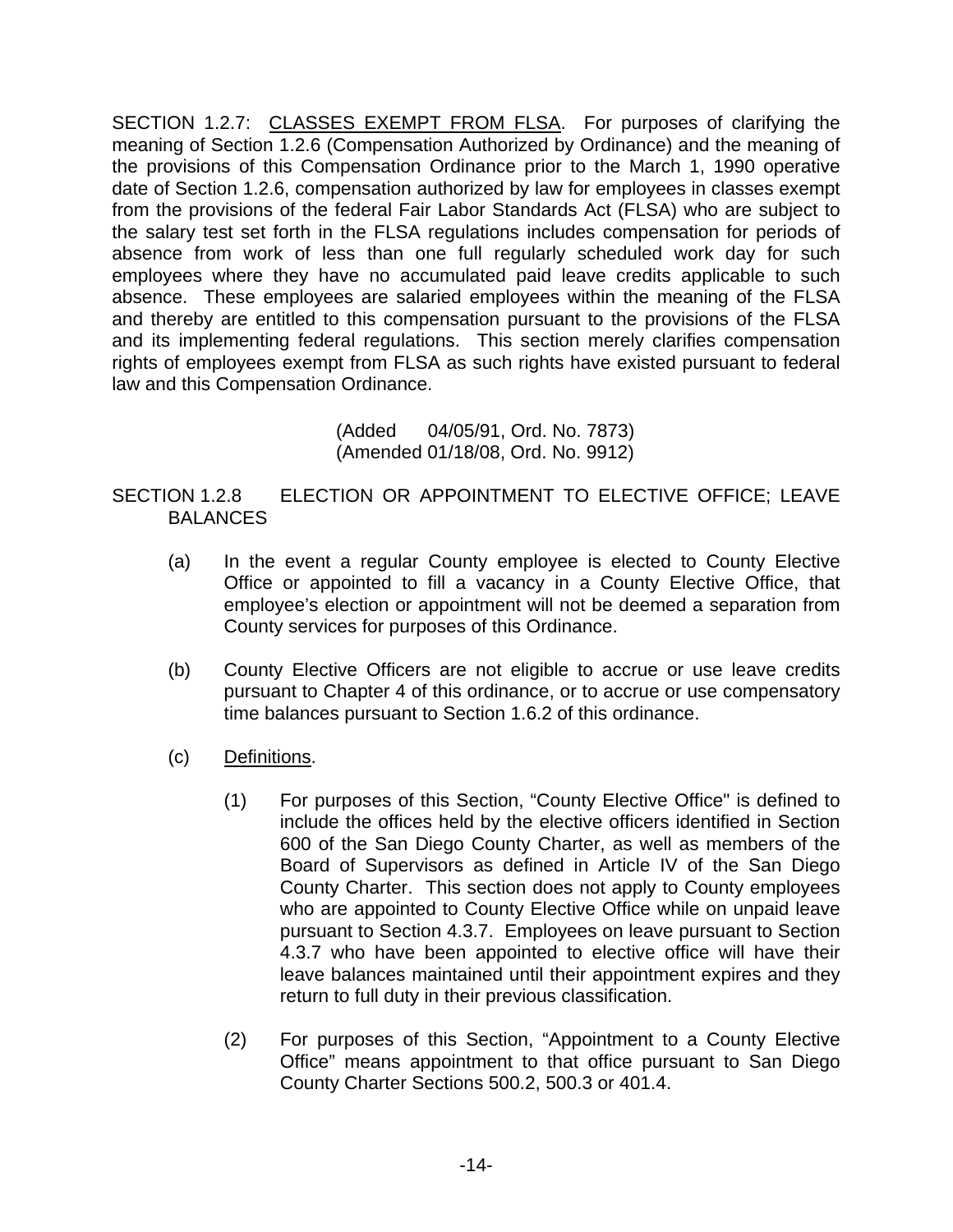- (3) For purposes of this Section a County Elective Officer assumes office at noon on the first Monday after January First following the election. If a County Elective Officer is appointed, for purposes of this Section, the elected official will assume office upon taking the oath of that office.
- (d) Compensatory Time Balances.
	- (1) In the event an employee in a class with the overtime designator "N," who is eligible to accrue FLSA Compensatory Time Off as defined in Section 1.6.2, is elected or appointed to County Elective Office, the election or appointment shall be treated as a transfer from classified to unclassified service as defined in Section 1.6.2(k)(2)(b). The employee's accumulated FLSA compensatory time shall be paid to the employee within a reasonable period of time following the date the employee assumes the County Elective Office. The payment of the FLSA compensatory time off shall be calculated by multiplying the number of compensatory time off hours in the employee's accrual balance times the employee's hourly rate of pay that was in effect as of the last date the employee was employed in the position immediately prior to the date the employee assumed the County Elective Office.
	- (2) In the event an employee in a class with overtime designator "E" "N" or "X" is elected or appointed to County Elective Office, that employee's Non-FLSA Compensatory Time hours will not be eligible for pay off, and such hours shall be forfeited by the employee and terminated from the employee's Non-FLSA Compensatory balance upon the employee assuming County Elective Office.
- (e) Vacation Credits.
	- (1) In the event an employee eligible to earn vacation credits pursuant to Section 4.2.1(b) is elected or appointed to County Elective Office, that employee's vacation credits shall be retained in the employee's vacation credit accrual balance upon the employee assuming County Elective Office and until the elected official is no longer serving as a County Elective Officer.
	- (2) Within a reasonable period following the time the elected official ceased serving as a County Elective Officer, the elected official shall be paid for the vacation credits specified in subdivision (e)(1) above, at his/her rate of pay in effect as of the last date the elected official was employed in the position immediately prior to the date he/she assumed County Elective Office.